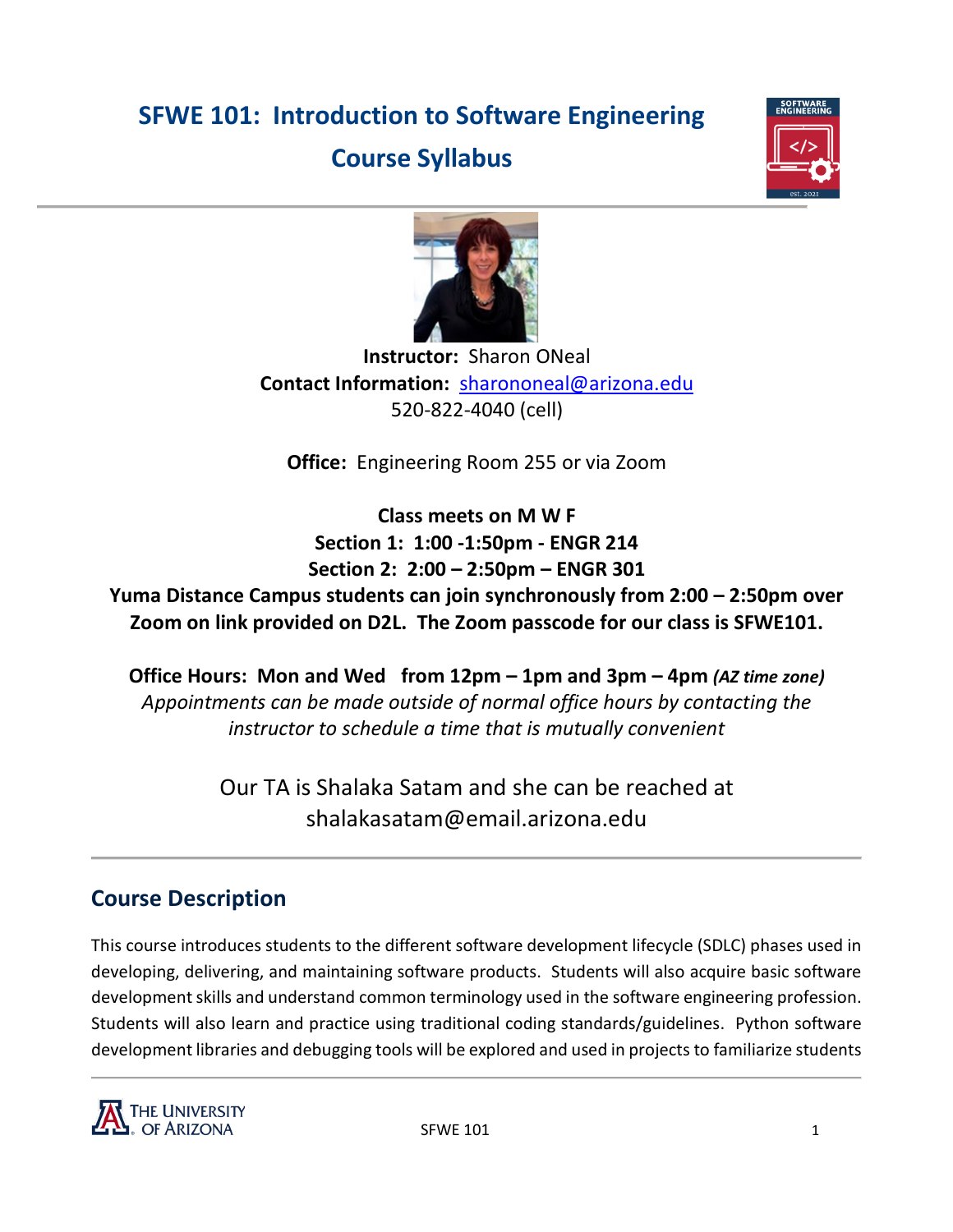with basic tasks involved in modifying, building, and testing software. The course will also lay the foundation for achieving academic and career success in Software Engineering.

# **Learning Format:**

This course is architected to engage and demonstrate key concepts of the materials covered using collaborative learning strategies. Students will watch pre-recorded lecture materials that have interactive features integrated into the materials before coming to class. Tools such as Playposit, Perusall, and an interactive textbook published by zyBooks will be used to allow students to demonstrate their understanding of the materials as they watch/read/learn. During class time, students will break into small teams / table groups to work on activities that demonstrate the key principles covered in the lectures.

# **Course Objectives:**

During this course, students will be able to:

- 1. List and describe the fundamental phases of the Software Development Lifecycle (SDLC)
- 2. Define and describe fundamental software engineering terminology and coding practices
- 3. Explore/explain relationships between software engineering and other engineering disciplines (Systems Engineering, Electrical and Computer Engineering, Industrial Engineering)
- 4. Modify/build a software program that introduces students to software development tools / environments
- 5. Troubleshoot and debug changes made to an existing software program
- 6. Develop an original Python software program, learning basic Python language syntax
- 7. Build a foundation for academic success in the Software Engineering degree program

# **Expected Learning Outcomes:**

Upon the completion of this course, students should be able to:

- 1) Describe basic software development and computing fundamentals that make up the Software Development Lifecycle. *[ABET Student Outcome 1 - SW Engineering Addendum]*
- 2) Explore relationships between software engineering and other engineering disciplines (Systems Engineering, Electrical and Computer Engineering, Industrial Engineering, and Computer Science) *[ABET Student Outcome 3 and Student Outcome 1 - SW Engineering Addendum]*
- 3) Modify basic software programs and verify functionality of all changes made using Python programming language / integrated development environment (IDE) toolset. *[ABET Student Outcome 1 - SW Engineering Addendum]*

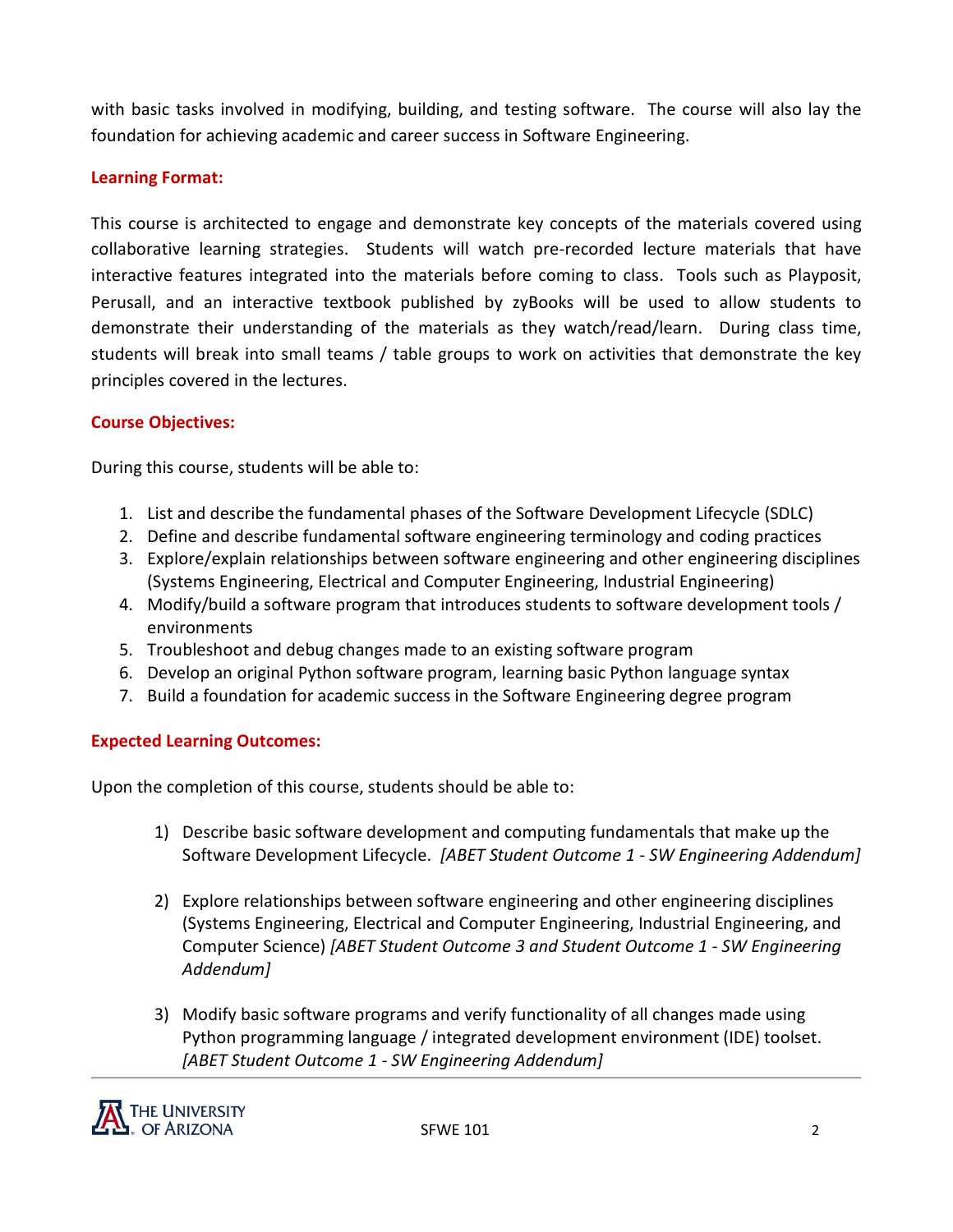- 4) Experiment with and use traditional software development process and testing tools, such as configuration management, interpreters/compilers and debuggers. *[ABET Student Outcomes 6]*
- 5) Analyze the functionality and performance of software application programs *[ABET Student Outcomes 6 and 7]*
- 6) Compare and contrast how diverse software applications produce solutions to meet specific objectives/needs in a variety of fields including, but not limited to public health, safety, global, cultural, social, environmental, and economic applications *[ABET Student Outcome 2]*
- 7) Demonstrate and communicate software engineering principles effectively through written reports and/or verbal presentations. *[ABET Student Outcome 3]*
- 8) Summarize both ethical and professional responsibilities of a software engineer. *[ABET Student Outcome 4]*
- 9) Build a foundation for academic success in the Software Engineering degree program. *[ABET Student Outcome 7]*

# **Course Prerequisites:**

Co-requisite: MATH 122B or MATH 125

# **Course Format and Teaching Methods:**

This course is structured around weekly progress. It will include a combination of lectures, and small groups activities focused on experiential learning, in-class discussions, and web-based assessments. The expected weekly progress is outlined in the course schedule. At a minimum it is recommended that students keep up with coursework by following the outlined course schedule on D2L. Note the **DUE DATES** on course deliverables are all posted on D2L.

#### **Course Communications:**

Announcements and important reminders will be regularly posted on D2L. Log in frequently to check for new announcements, reminders, and information related to the course.

You are encouraged to reach out to your instructor frequently throughout the semester via email, phone call, text, or schedule an in-person or Zoom meeting. Every attempt will be made to respond to any questions or concerns that you may have within 24 hours, if possible (often sooner).

# **Class Attendance / Participation Policy:**

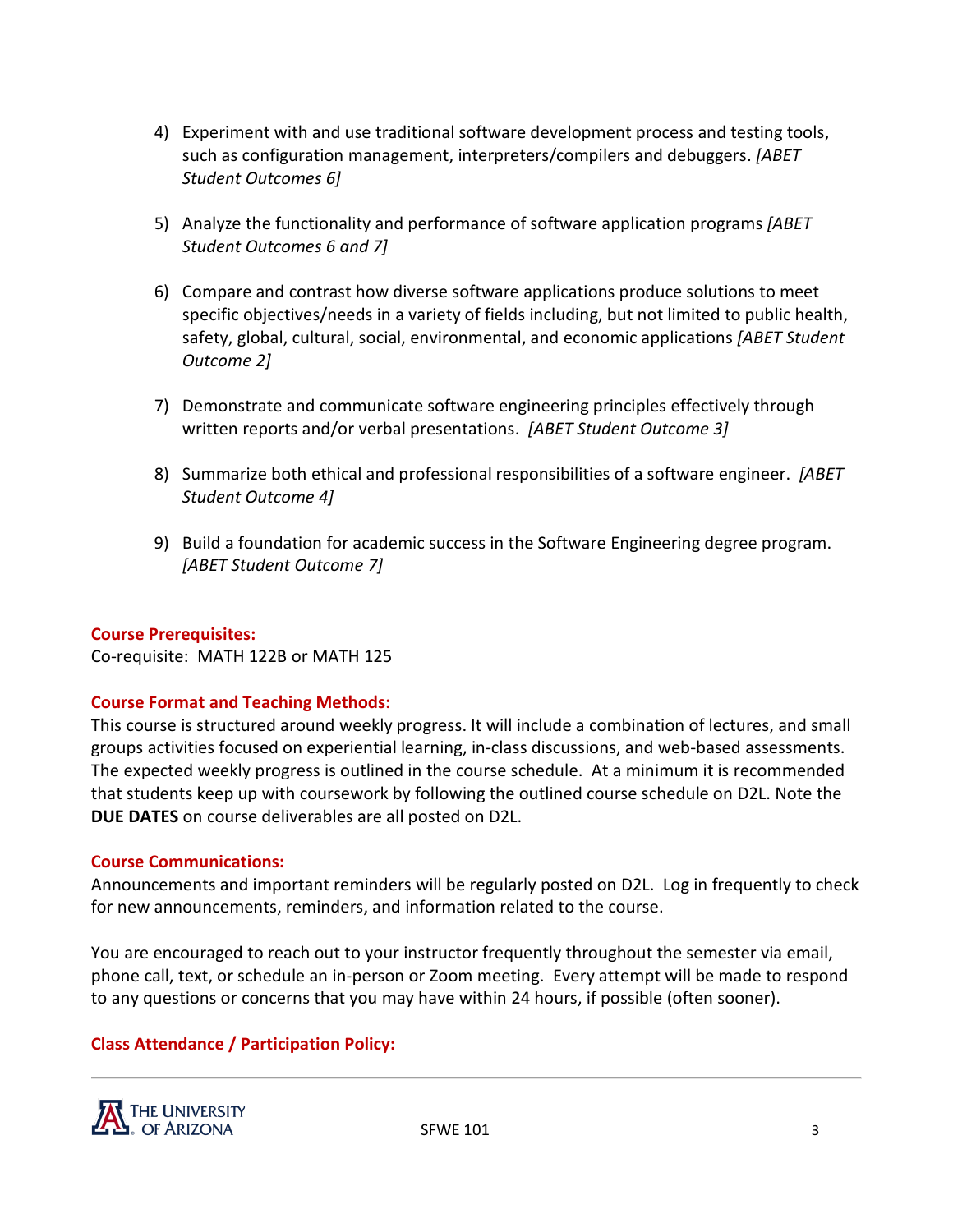The UA's policy concerning Class Attendance, Participation, and Administrative Drops is available at: <http://catalog.arizona.edu/policy/class-attendance-participation-and-administrative-drop>

Participating in this course is vital to the learning process. As such, timely participation in online discussions and/or any team collaboration assignments is absolutely required. Students are expected to attend/watch all lectures and access the course at least twice a week. At a minimum, it is recommended that students keep up with coursework by following the outlined course schedule and notifications that will be posted on D2L. Note: **DUE DATES** for course deliverables will be documented both in the course calendar located on the course D2L Homepage and in the Content section of D2L.

Absences or failure to participate in class may affect a student's final course grade. If you anticipate being absent, are unexpectedly absent, or are unable to participate in class online activities, please contact the instructor as soon as possible. To request a disability-related accommodation to this attendance policy, please contact the Disability Resource Center at (520) 621-3268 or [drc](mailto:drc-info@email.arizona.edu)[info@email.arizona.edu.](mailto:drc-info@email.arizona.edu) If you are experiencing unexpected barriers to your success in your courses, the Dean of Students Office is a central support resource for all students and may be helpful. The Dean of Students Office is in the Robert L. Nugent Building, room 100, or call 520-621-7057.

The UA policy regarding absences for any sincerely held religious belief, observance or practice will be accommodated where reasonable[, http://policy.arizona.edu/human-resources/religious](http://policy.arizona.edu/human-resources/religious-accommodation-policy)[accommodation-policy.](http://policy.arizona.edu/human-resources/religious-accommodation-policy)

Absences pre-approved by the UA Dean of Students (or Dean Designee) will be honored. See: <https://deanofstudents.arizona.edu/absences>

# **Textbooks:**

The required textbooks used in this course are:

1) *Software Engineering, 10th Edition* Author: by Ian Somerville



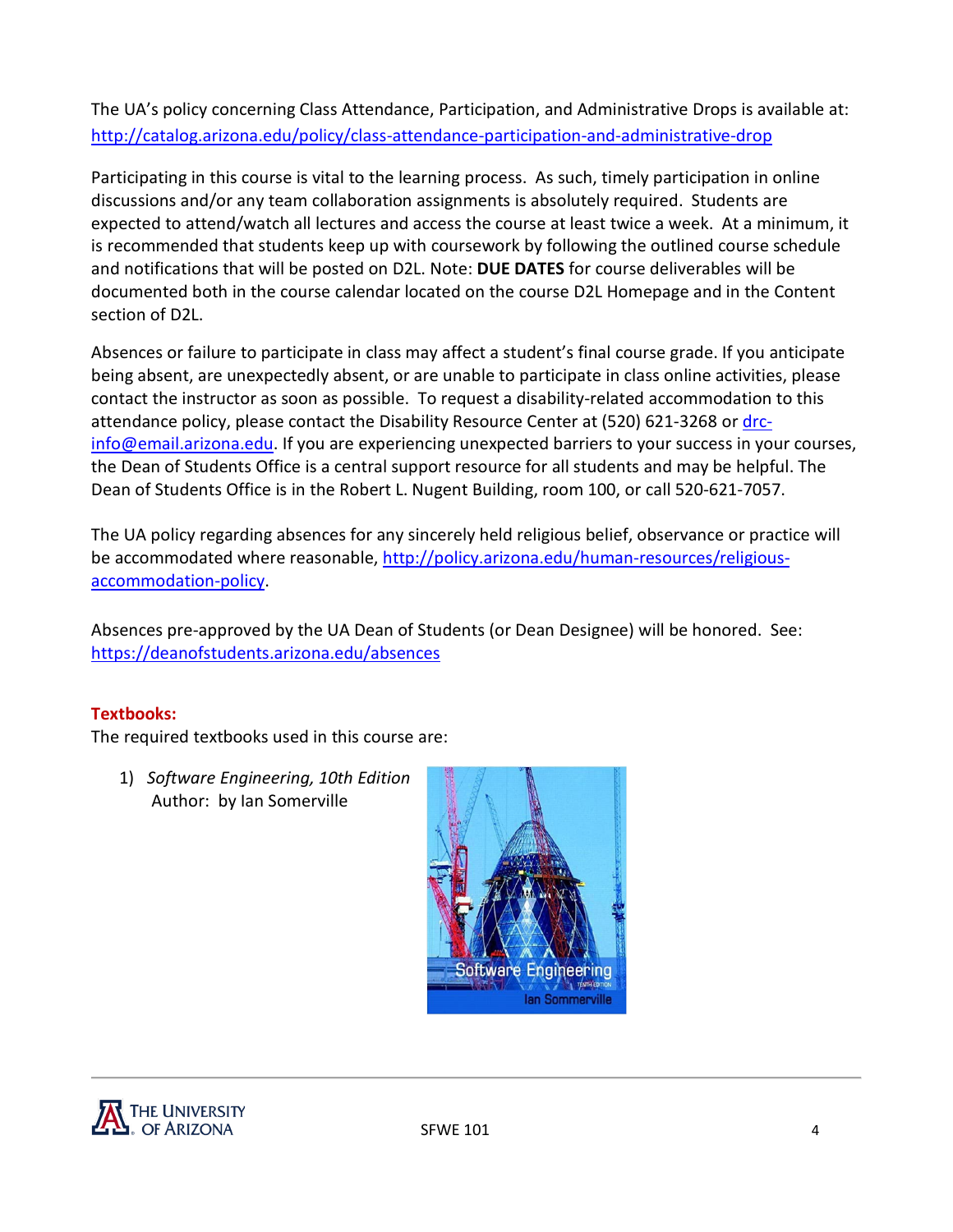*Programming in Python 3*  with zyLabs [Programming in Python 3 with zyLabs](https://www.zybooks.com/catalog/programming-in-python-3/)



# **Directions for getting access to the zyLabs / zyBooks**

**Log Into D2L, navigate to the Start Here Content folder Click the link called "zyBooks Table of Contents" in the Start Here Content folder**

**You are required to use your university email to log into your zyBooks account (use the "…..@email.arizona.edu" form of the email address)**

A subscription is \$77. Students may begin subscribing on Dec 28, 2021 and the cutoff to subscribe is May 13, 2022. Subscriptions will last until Jun 16, 2022.

**Other Supplemental Readings / References:** *Additional supplemental materials will be referenced and provided to students via D2L.*

# **Course Schedule**:

The following table provides an outline for the topics and objectives that will be covered during each module for this course. Specific dates will be posted on D2L for any given semester.

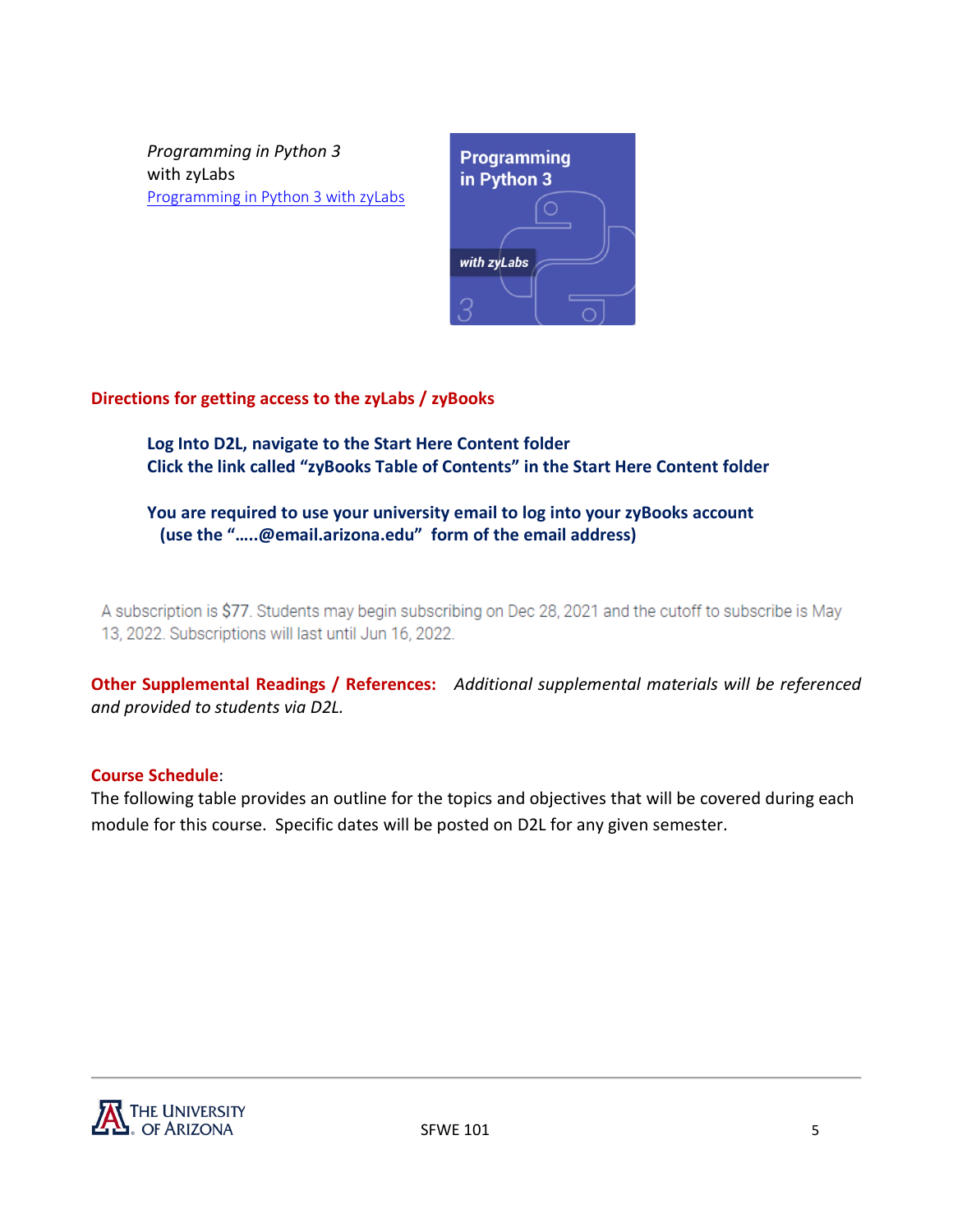| <b>Module</b>                                                                                 | <b>Topic</b>                                                                           | <b>Learning Outcomes</b>                                                                                                               |
|-----------------------------------------------------------------------------------------------|----------------------------------------------------------------------------------------|----------------------------------------------------------------------------------------------------------------------------------------|
| <b>Module 1</b><br><b>Introduction to the Software</b><br><b>Engineering Lifecycle (SDLC)</b> | Describe different types of software in<br>$\bullet$<br>modern applications / products |                                                                                                                                        |
|                                                                                               |                                                                                        | Identify ethical and professional issues<br>$\bullet$<br>that are important for software engineers                                     |
|                                                                                               |                                                                                        | Illustrate examples of different activities<br>$\bullet$<br>involved in each phase of the SDLC                                         |
|                                                                                               |                                                                                        | Identify the role of software in social<br>$\bullet$<br>issues of the day such as voting systems,<br>social media, cybersecurity, etc. |
|                                                                                               |                                                                                        | Summarize basic software processes and<br>$\bullet$<br>software process models                                                         |
|                                                                                               |                                                                                        | Investigate how to deal with change /<br>$\bullet$<br>evolution of software                                                            |
|                                                                                               |                                                                                        | Describe software process improvement<br>$\bullet$<br>and the factors that affect software<br>quality                                  |
| <b>Module 2</b>                                                                               | <b>Software Requirements Analysis</b>                                                  | Derive software requirements from user<br>$\bullet$<br>and/or system level requirements                                                |
|                                                                                               |                                                                                        | Write measurable and testable software<br>requirements                                                                                 |
|                                                                                               |                                                                                        | Describe requirements management and<br>$\qquad \qquad \bullet$<br>why it is necessary                                                 |
| <b>Module 3</b>                                                                               | <b>Software Architecture and Design</b>                                                | Show how graphical models and UML are<br>used to represent software systems                                                            |
|                                                                                               |                                                                                        | Explain the importance of software<br>architectural design                                                                             |
|                                                                                               |                                                                                        | Connect software architectural elements<br>to detailed design elements                                                                 |
|                                                                                               |                                                                                        | Describe basic strategies of Object-<br>Oriented design techniques                                                                     |
|                                                                                               |                                                                                        | Explore common software design patterns                                                                                                |
|                                                                                               |                                                                                        | Discover how skipping the software design                                                                                              |

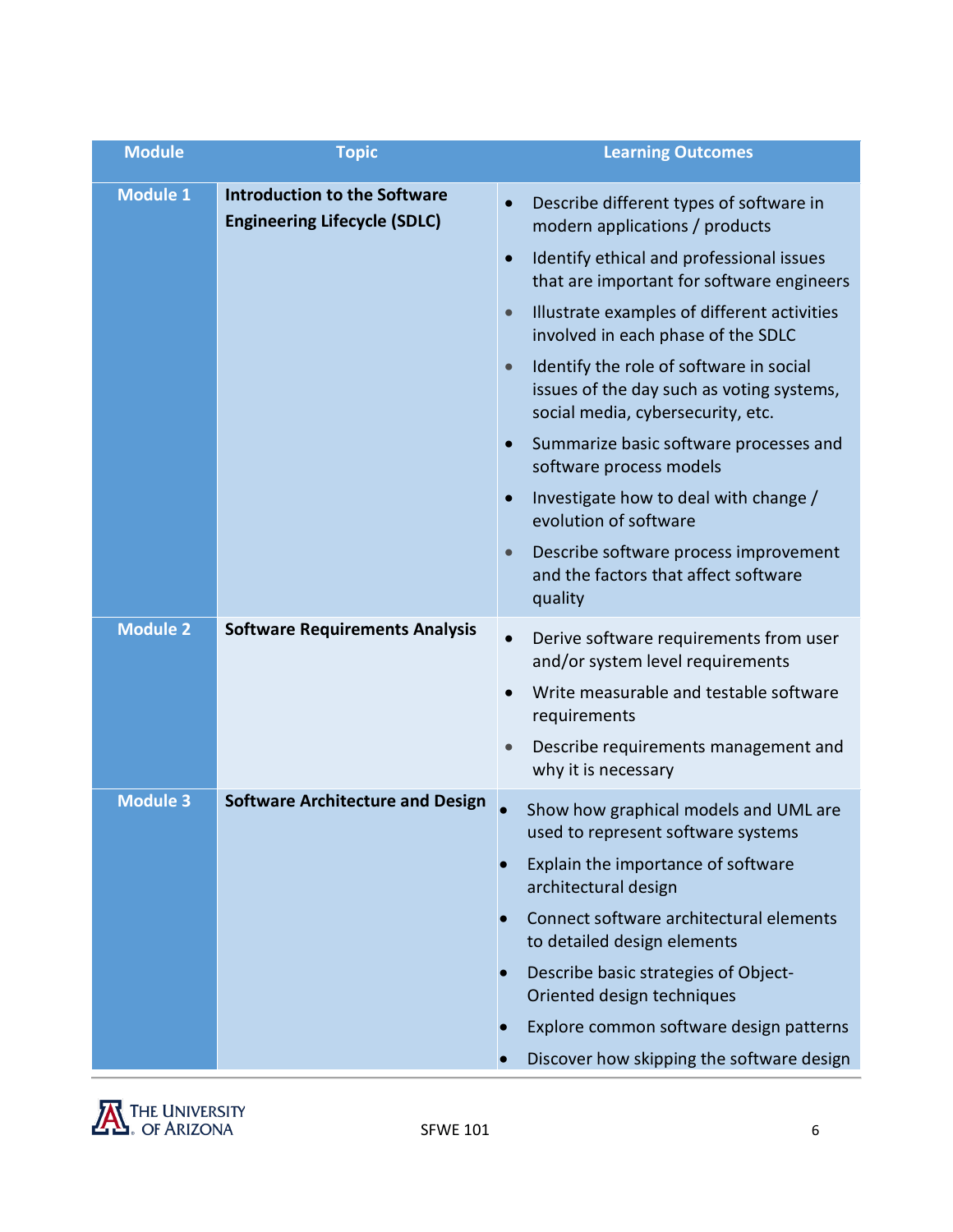|                 |                                                                                | phase can lead to code that is difficult to<br>maintain or evolve                            |
|-----------------|--------------------------------------------------------------------------------|----------------------------------------------------------------------------------------------|
|                 |                                                                                | Explore strategies to incorporate open-<br>source or reused software into software<br>design |
| <b>Module 4</b> | <b>Introduction to Software</b><br>Implementation                              | Explain fundamental concepts in writing a<br>software program                                |
|                 |                                                                                | Explain what a Python interpreter is                                                         |
|                 |                                                                                | Develop code to declare variables and<br>expressions                                         |
|                 |                                                                                | Experiment with Python software<br>development tools                                         |
|                 |                                                                                | Develop code to declare different Python<br>data types                                       |
| <b>Module 5</b> | <b>Basic Python Execution Control</b><br><b>Constructs</b>                     | Write a simple Python program using<br>Python strings                                        |
|                 |                                                                                | Write a simple Python program using<br>different Python branching constructs                 |
|                 |                                                                                | Write a simple Python program using<br>different Python looping constructs                   |
| <b>Module 6</b> | <b>Python Classes, Functions, and</b><br><b>Modules</b>                        | Write a simple Python program using<br><b>Python functions</b>                               |
|                 |                                                                                | Write a simple Python program using<br>Python classes                                        |
|                 |                                                                                | Write a simple Python program using<br>Python modules                                        |
| <b>Module 7</b> | <b>Different Types of Software</b><br><b>Testing and Introduction to Alien</b> | Describe the different stages of software<br>testing                                         |
|                 | <b>Invasion</b>                                                                | Review the software requirements and<br>design of the Alien Invasion game                    |
|                 |                                                                                | Describe the implementation of the Alien<br><b>Invasion</b>                                  |
|                 |                                                                                | Install a separate Python IDE from the one<br>used in the zyLabs book                        |
|                 |                                                                                |                                                                                              |

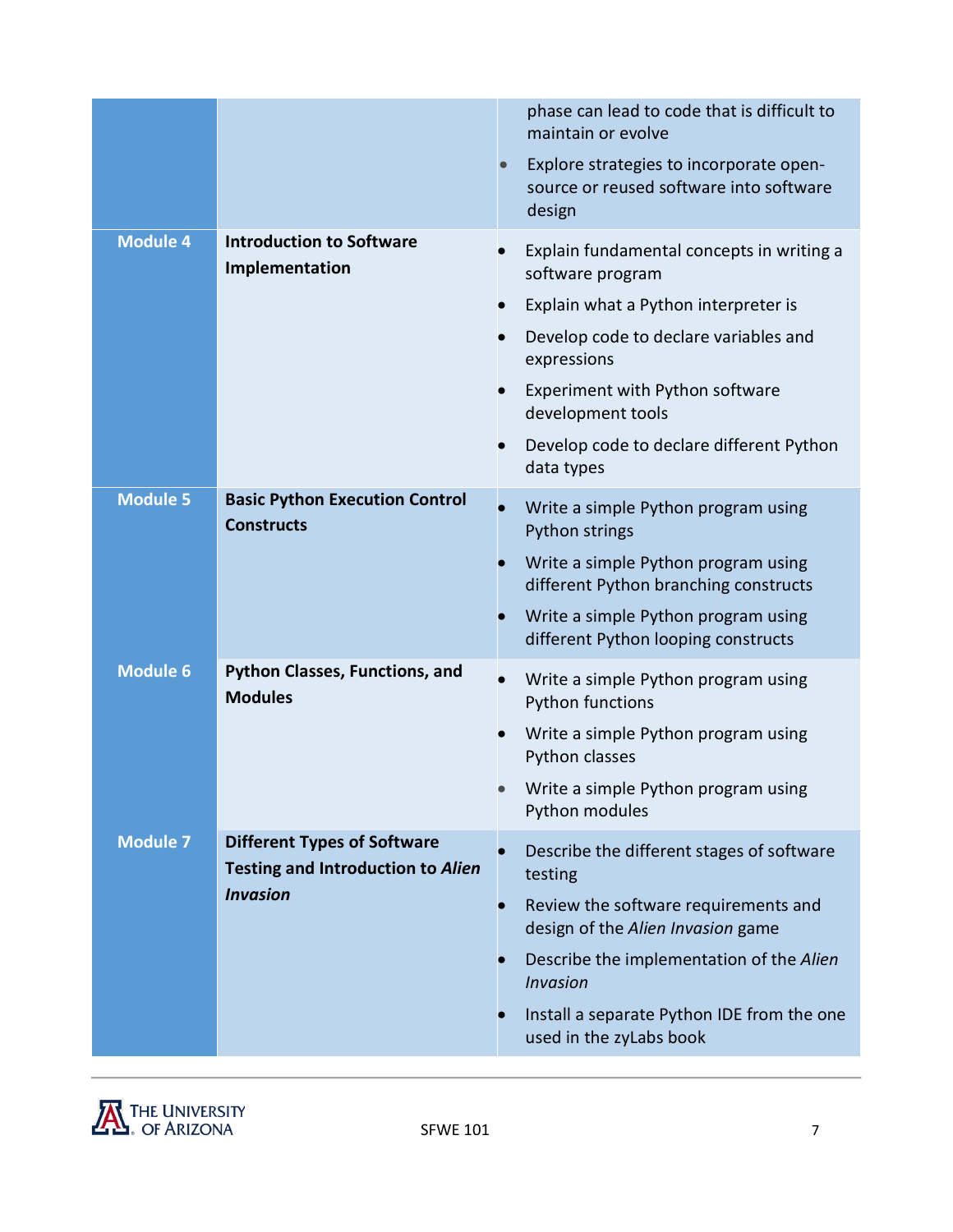|                 |                                                                    | Make simple changes and test to Alien<br><i>Invasion</i>                   |
|-----------------|--------------------------------------------------------------------|----------------------------------------------------------------------------|
| <b>Module 8</b> | <b>Adding New Features to a Python</b><br>Program - Alien Invasion | Implement required modifications to a<br>Python program - Alien Invasion   |
|                 |                                                                    | Test additional functionality made to a<br>Python program - Alien Invasion |

#### **D2L Course Management System:**

This course uses the University of Arizona's D2L course management system. You are **required** to use D2L with this class and are encouraged to check our D2L class course space daily.

You are also encouraged to have D2L email forwarded to your primary University of Arizona email account. We will use D2L for course assignments, exams, content distribution, and important announcements. The University of Arizona's D2L system is available at: [http://D2L.arizona.edu.](http://d2l.arizona.edu./)

#### **Course Assignments and Exams:**

There will be regular homework assignments on the topics covered in class, with approximately 8 homework assignments and one semester project. There will also be module-based discussion board prompts that each student is required to participate in and will be graded for. There will be two midterm exams and a final exam. All exams will be given as an online, timed exam, administered by a proctor, that will be available during the regularly scheduled exam time. *Note: the instructor will give students ample notice of the format, time, and any resulting stipulations about where and how the exams will be administered.* 

#### **Final Examination:**

The date and time of the final exam or project, along with links to the Final Exam Regulations can be found a[t https://www.registrar.arizona.edu/courses/final-examination-regulations-and-information,](https://www.registrar.arizona.edu/courses/final-examination-regulations-and-information) and Final Exam Schedule,<http://www.registrar.arizona.edu/schedules/finals.htm>

The grading distribution for course assignments, class participation, semester project, and exams is as follows:

| <b>Homework Assignments:</b>                          | 20% |  |
|-------------------------------------------------------|-----|--|
| Class Participation (via in class exercises and D2L   |     |  |
| Discussion boards):                                   | 10% |  |
| Knowledge Checks and zyBooks Participation Activities |     |  |
| (Playposit quizzes embedded                           |     |  |
| in pre-recorded lectures and zyBooks                  |     |  |
| interactive exercises):                               | 15% |  |
| Fxam 1:                                               | 10% |  |

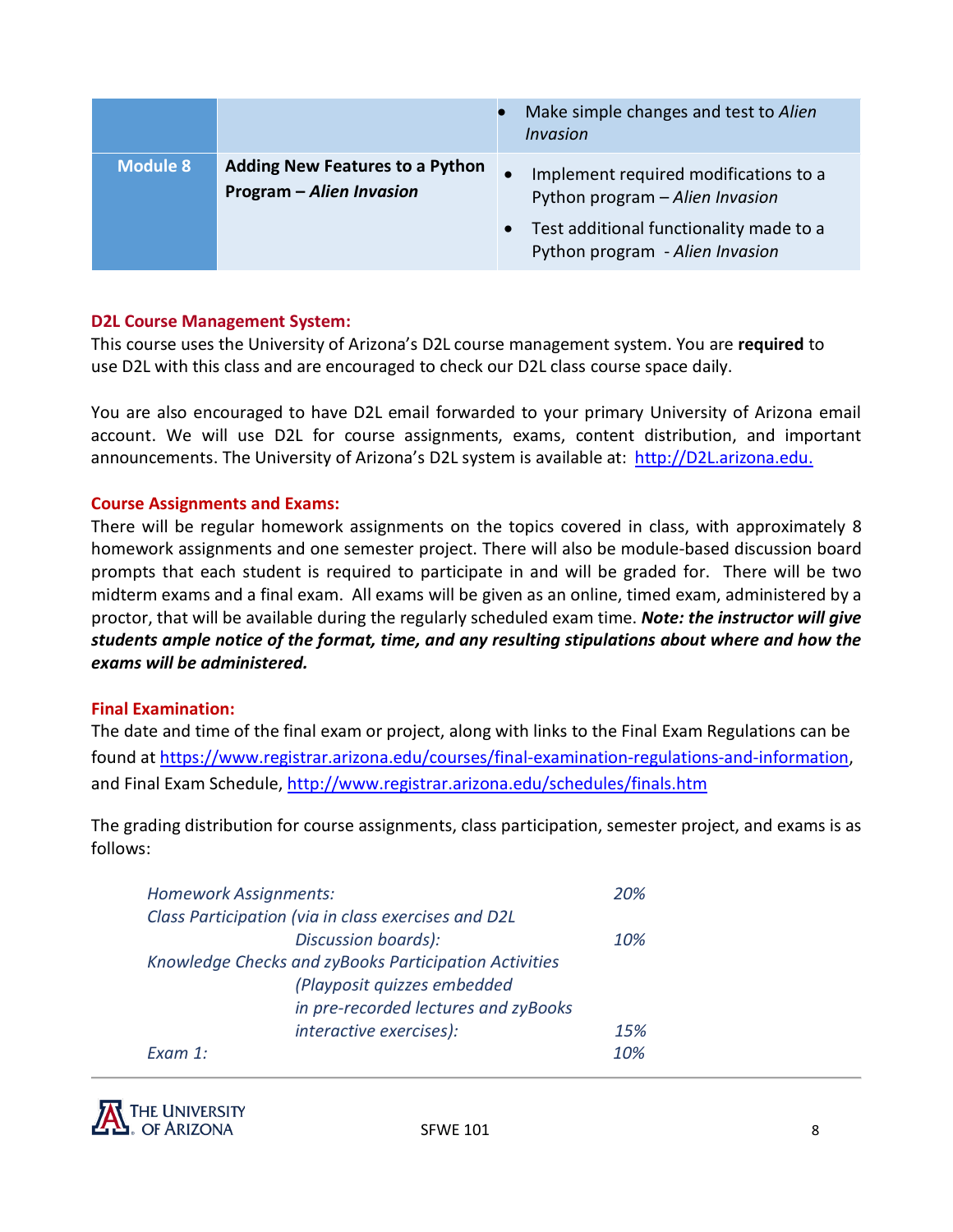| Total                            | 100% |
|----------------------------------|------|
| <b>Python Project:</b>           | 15%  |
| <b>Comprehensive Final Exam:</b> | 20%  |
| Exam 2:                          | 10%  |
|                                  |      |

Rubrics will be posted on D2L for all homework assignments.

### **Grading Scale and Policies:**

The following scale will be used to award the final grades:

| Percentage     | <b>Letter Grade</b> |
|----------------|---------------------|
| $90\% - 100\%$ |                     |
| $80\% - 89\%$  |                     |
| $70\% - 79\%$  | r                   |
| $60\% - 69\%$  |                     |
| <60%           |                     |

Homework is due at the time that it is specified in the course schedule and/or D2L content pages. *Late homework and projects will not be accepted without prior approval by the instructor and will receive 0 points.*

#### **Course Time Zone:**

All dates and times mentioned in this course represent Mountain Standard Time (Arizona), which is UTC-7 hours. Arizona does not observe Daylight Savings Time. You can use the following link to get the current local time in Tucson, Arizona[: http://www.timeanddate.com/worldclock/city.html?n=393](http://www.timeanddate.com/worldclock/city.html?n=393)

#### **Course Policies:**

**Make-up exams**: A make-up exam may only be given under extraordinary circumstances. The student requesting a make-up exam should contact the instructor well in advance and provide *written* documentation for the reason that he/she will not be able to attend the regularly scheduled exam. It is up to the discretion of the Instructor to accept the justification provided by the student.

Requests for incompletes (I) and withdrawal (W) must be made in accordance with University policies which are available at<http://catalog.arizona.edu/2015-16/policies/grade.htm#I> and <http://catalog.arizona.edu/2015-16/policies/grade.htm#W> respectively.

#### **Dispute of Grade Policy**:

You can dispute any grade that you receive within two weeks that the grade has been awarded.

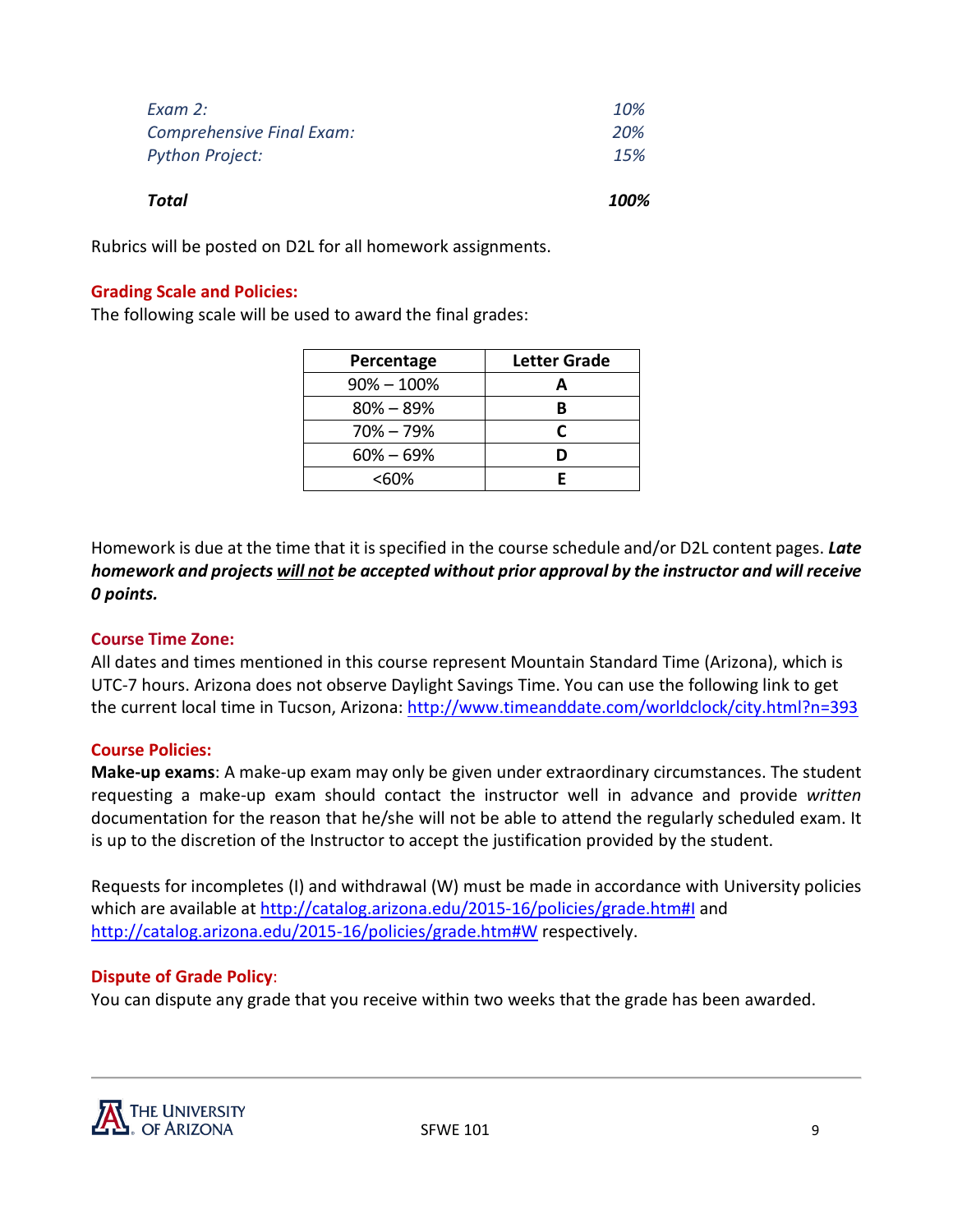# **Incomplete (I) or Withdrawal (W):**

Requests for incomplete (I) or withdrawal (W) must be made in accordance with University policies, which are available at<http://catalog.arizona.edu/policy/grades-and-grading-system#incomplete> and <http://catalog.arizona.edu/policy/grades-and-grading-system#Withdrawal> respectively.

# **Academic Policies and Institutional Resources:**

#### **Academic Policies and Procedures:**

As a University of Arizona student, you are expected to become familiar with and abide by the university-wide policies and procedures. You can find complete, up-to-date information at: <http://catalog.arizona.edu/policies>

#### **Academic Integrity:**

This course has a **zero tolerance policy** with respect to violations of academic integrity. Students are encouraged to share intellectual views and discuss freely the principles and applications of course materials. However, graded work/exercises must be the product of independent effort unless otherwise instructed. Students are expected to adhere to the UA Code of Academic Integrity as described in the UA General Catalog. See: [http://deanofstudents.arizona.edu/academic](http://deanofstudents.arizona.edu/academic-integrity/students/academic-integrity)[integrity/students/academic-integrity.](http://deanofstudents.arizona.edu/academic-integrity/students/academic-integrity)

Academic Dishonesty occurs whenever any action or attempted action is pursued that creates an unfair academic advantage or disadvantage for student and/or any member or members of the academic community. All forms of academic dishonesty are subject to sanctions under the Code of Academic Integrity. Sanctions include written warning, reduction in grade for work involved, disciplinary probation, loss of credit for work involved, failing grade in the course, suspension, and/or expulsion. Various forms of academic dishonesty include, but are not limited to cheating, fabrication, facilitating academic dishonesty, and/or plagiarism. If you are unclear what constitutes plagiarism, please ask the instructor.

Academic Misconduct is defined as any behaviors not conforming to prevailing standards or rules within the academic community. All forms of academic misconduct are subject to sanctions under the Code of Conduct. Sanctions include restricted access to University property, administrative hold, warning, probation, suspension, and/or expulsion. Various forms of academic misconduct include, but are not limited to disruptive behavior, threatening behavior, and/or the theft or damage of University property. For more specific examples of academic dishonesty, academic misconduct, and how to avoid such behaviors, please visit the following website: <http://deanofstudents.arizona.edu/tipsforavoidingacademicdishonesty>

The University Libraries have some excellent tips for avoiding plagiarism available at: [http://www.library.arizona.edu/help/tutorials/plagiarism/index.html.](http://www.library.arizona.edu/help/tutorials/plagiarism/index.html)

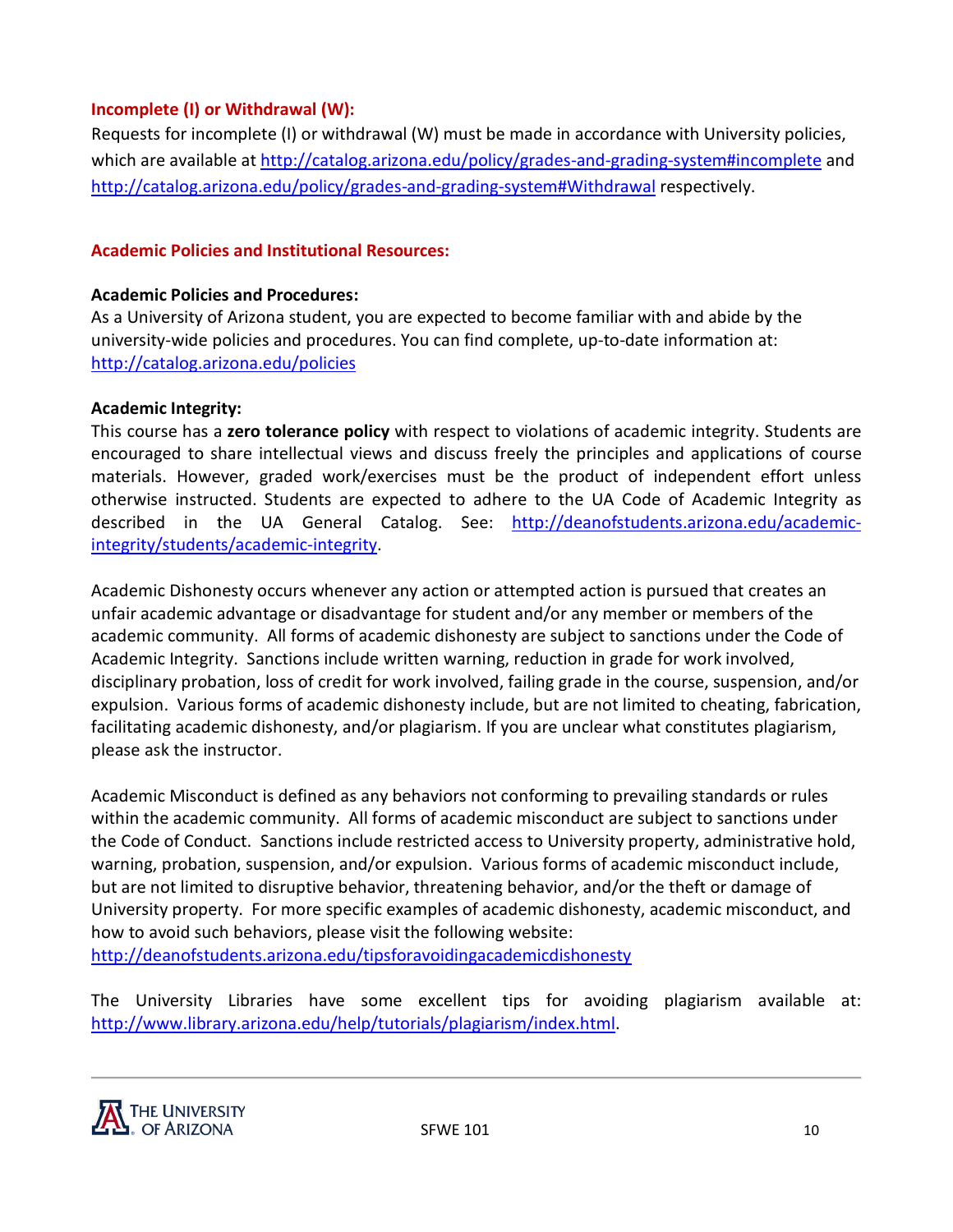Selling class notes and/or other course materials to other students or to a third party for resale is not permitted without the instructor's express written consent. Violations to this and other course rules are subject to the Code of Academic Integrity and may result in course sanctions. Additionally, students who use D2L or UA email to sell or buy these copyrighted materials are subject to Code of Conduct Violations for misuse of student email addresses. This conduct may also constitute copyright infringement.

## **Classroom Behavior Policy:**

To foster a positive learning environment, students and the instructor have a shared responsibility. We want a safe, welcoming, and inclusive environment where all of us feel comfortable with each other and where we can challenge ourselves to succeed. To that end, our focus is on the tasks at hand and not on extraneous activities (e.g., texting, chatting, reading a newspaper, making phone calls, web surfing, etc.).

#### **Online Collaboration/Netiquette:**

In this course, you will primarily communicate with the instructor and peers through a variety of tools such as discussion forums, Jamboard, email, and other forms of web conferencing. The following guidelines will enable everyone in the course to participate and collaborate in a productive, safe environment.

- Be professional, courteous, and respectful as you would in a physical classroom.
- Online communication lacks the nonverbal cues that provide much of the meaning and nuances in face- to-face conversations. Choose your words carefully, phrase your sentences clearly, and stay on topic.
- It is expected that students may disagree with the research presented or the opinions of their fellow classmates. To disagree is fine but to disparage others' views is unacceptable. All comments should be kept civil and thoughtful. Remember that this course abides by university policies regarding disruptive behavior: [http://policy.arizona.edu/education](http://policy.arizona.edu/education-and-student-affairs/disruptive-behavior-instructional-setting)[and-student-affairs/disruptive-behavior-instructional-setting](http://policy.arizona.edu/education-and-student-affairs/disruptive-behavior-instructional-setting)
- Compose your messages and posts in a word processing tool and check your spelling and grammar before submitting your post / email.

#### **Threatening Behavior Policy:**

The UA Threatening Behavior by Students Policy prohibits threats of physical harm to any member of the University community, including to one's self. See: [http://policy.arizona.edu/education-and](http://policy.arizona.edu/education-and-student-affairs/threatening-behavior-students)[student-affairs/threatening-behavior-students.](http://policy.arizona.edu/education-and-student-affairs/threatening-behavior-students)

#### **UA Nondiscrimination and Anti-harassment Policy:**

The University is committed to creating and maintaining an environment free of discrimination, <http://policy.arizona.edu/human-resources/nondiscrimination-and-anti-harassment-policy>

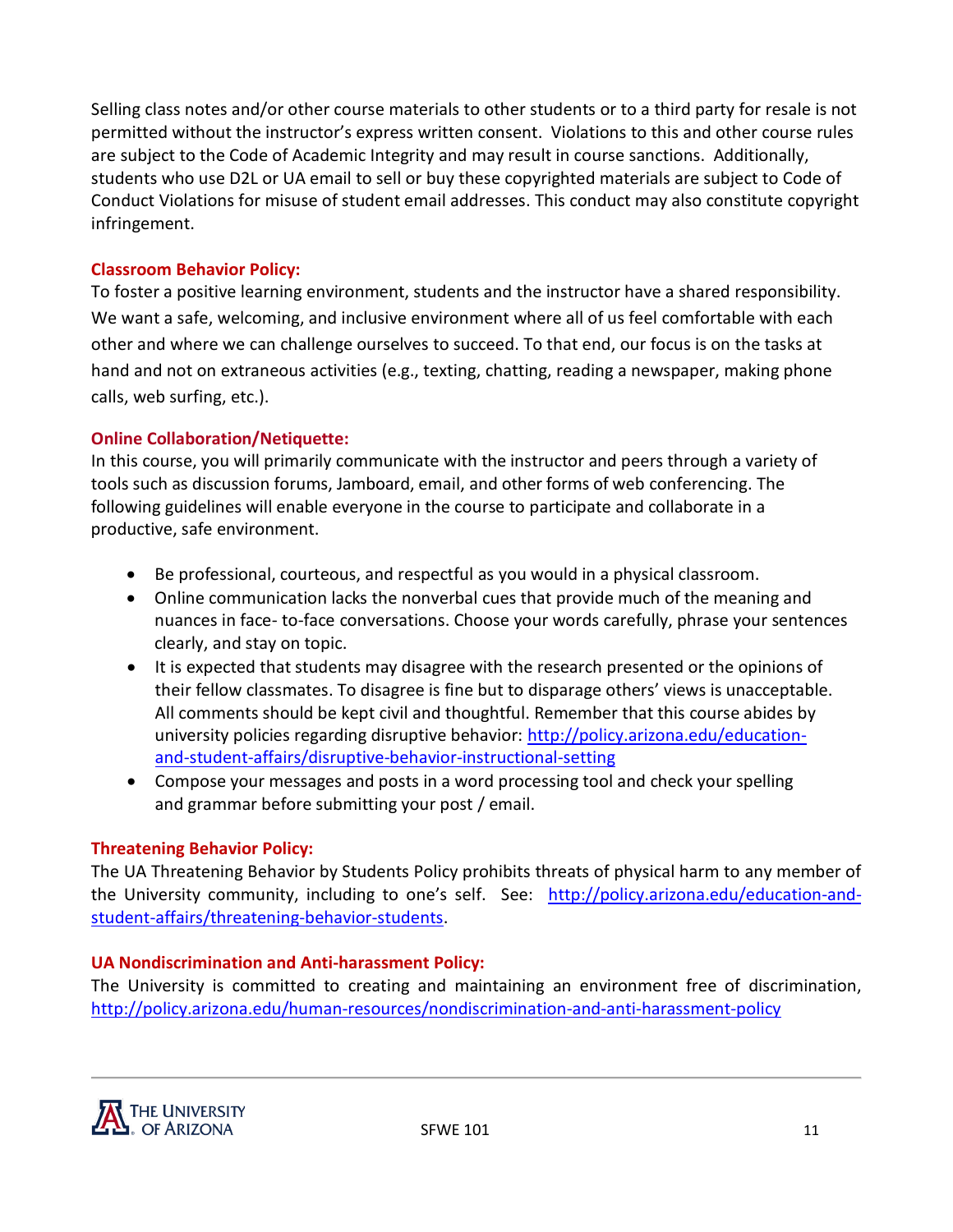Our classroom is a place where everyone is encouraged to express well-formed opinions and their reasons for those opinions. We also want to create a tolerant and open environment where such opinions can be expressed without resorting to bullying or discrimination of others.

# **Statement of copyrighted materials:**

All lecture notes, lectures, study guides and other course materials disseminated by the instructor to the students, whether in class or online, are original materials and reflect intellectual property of the instructor or author of those works (with the exception of other published reference materials – i.e. course textbooks). All readings, study guides, lecture notes and handouts are intended for individual use by students. You may not distribute or reproduce these materials for commercial purposes without the express written consent of the instructor. Students who sell or distribute these materials for any use other than their own are in violation of the University's Intellectual Property Policy (available at [http://ogc.arizona.edu/node/16\)](http://ogc.arizona.edu/node/16). Violations of the instructor's copyright may result in course sanctions and violate the Code of Academic Integrity.

# **Student Support:**

The instructor is available to assist with **content-related** issues. You may, at any time, email the instructor. This course also provides an *Ask the Instructor* discussion forum within the D2L environment. You are encouraged to post content-related questions to this forum at any time, especially for things that will benefit all students. *(It is not recommended that you use this forum for individual questions that are specific to your work or performance in the class.)* This forum will be monitored on a regular basis and the instructor will respond in a timely fashion. It is common for other students to participate in answering questions posted in the *Ask the Instructor* forum. You should feel free to contribute to the solution if you can provide knowledge or guidance related to the question.

The following are guidelines for requesting support:

- **General Course Questions:** Use the *Ask the Instructor* discussion forum for questions regarding course materials or policy.
- **Personal Course Questions**: Email the instructor to discuss grades or personal concern.
- **D2L Support Questions**: Email [D2L@email.arizona.edu](mailto:D2L@email.arizona.edu)

# **Accommodations for Students with Disabilities:**

The goal for this class is to enable learning experiences that are as accessible as possible. If you anticipate or experience physical or academic barriers based on disability, please let the instructor know immediately so that we can discuss options. You are encouraged to contact Disability Resources (520-621-3268) to establish reasonable accommodations. For additional information on Disability Resources and reasonable accommodations, please visit [http://drc.arizona.edu/.](http://drc.arizona.edu/)

If you have reasonable accommodations, please plan to meet with the instructor by appointment to discuss accommodations and how course requirements and activities may impact your ability to fully participate.

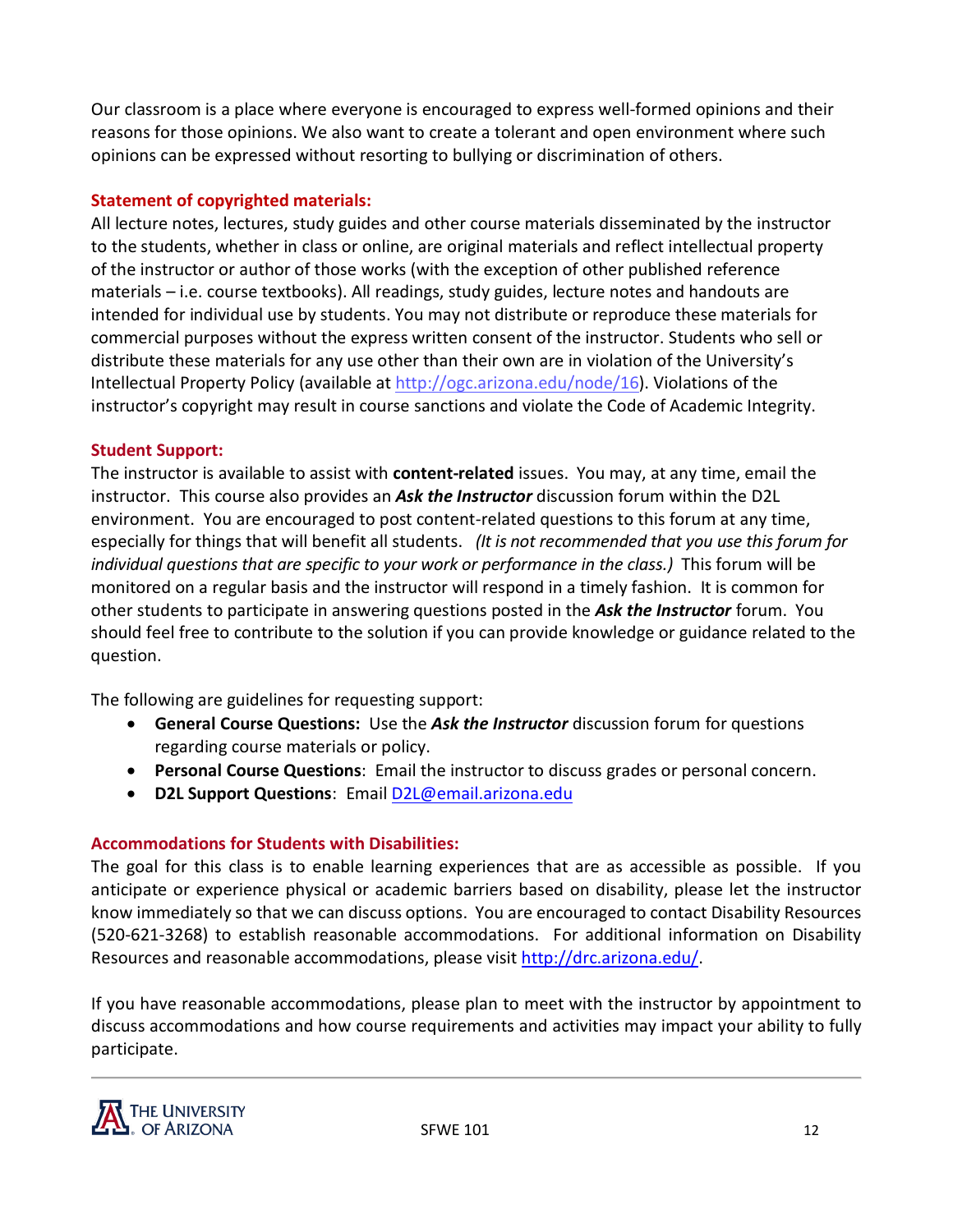Students needing special accommodations or special services should contact the Disability Resources Center, 1224 East Lowell Street, Tucson AZ 85721, (520)621-3268, FAX (520)621-9423, email: [drc-info@email.arizona.edu,](mailto:drc-info@email.arizona.edu) [http://drc.arizona.edu/.](http://drc.arizona.edu/) You must register and request that the center or DRC send the instructor official notification of your needs as soon as possible.

Please contact the instructor to discuss accommodations and how this course's requirements may impact your ability to fully participate. The need for accommodations must be documented by the Disability Resources Center.

#### **Library Support:**

The University of Arizona Libraries provides the research tools you need at any time. For an abbreviated list of resources directly related to a specific course, select the **Library Tools** link (located in the Tools drop down on the left of the screen within the Course Navigation bar).

#### **Course Grievance Policy:**

In case of grievances with a course component or grading, students are encouraged to first try and resolve the issue with the instructors. If you feel the issue is not resolved satisfactorily, please send an email to [misonline@eller.arizona.edu.](mailto:misonline@eller.arizona.edu)

#### **Course Surveys and Evaluations:**

Near the end of each semester / session, students will receive an invitation via email to complete an online course survey associated with this course administered by the Office of Instruction and Assessment thru the UA Student Course Survey (SCS) tool.

Your feedback is very important to the instructor as shown in the diagram below:



*Diagram Source: [whyscscropped.jpg \(1280×491\) \(arizona.edu\)](https://scs.arizona.edu/sites/scs.sites.arizona.edu/files/inline-images/whyscscropped.jpg)*